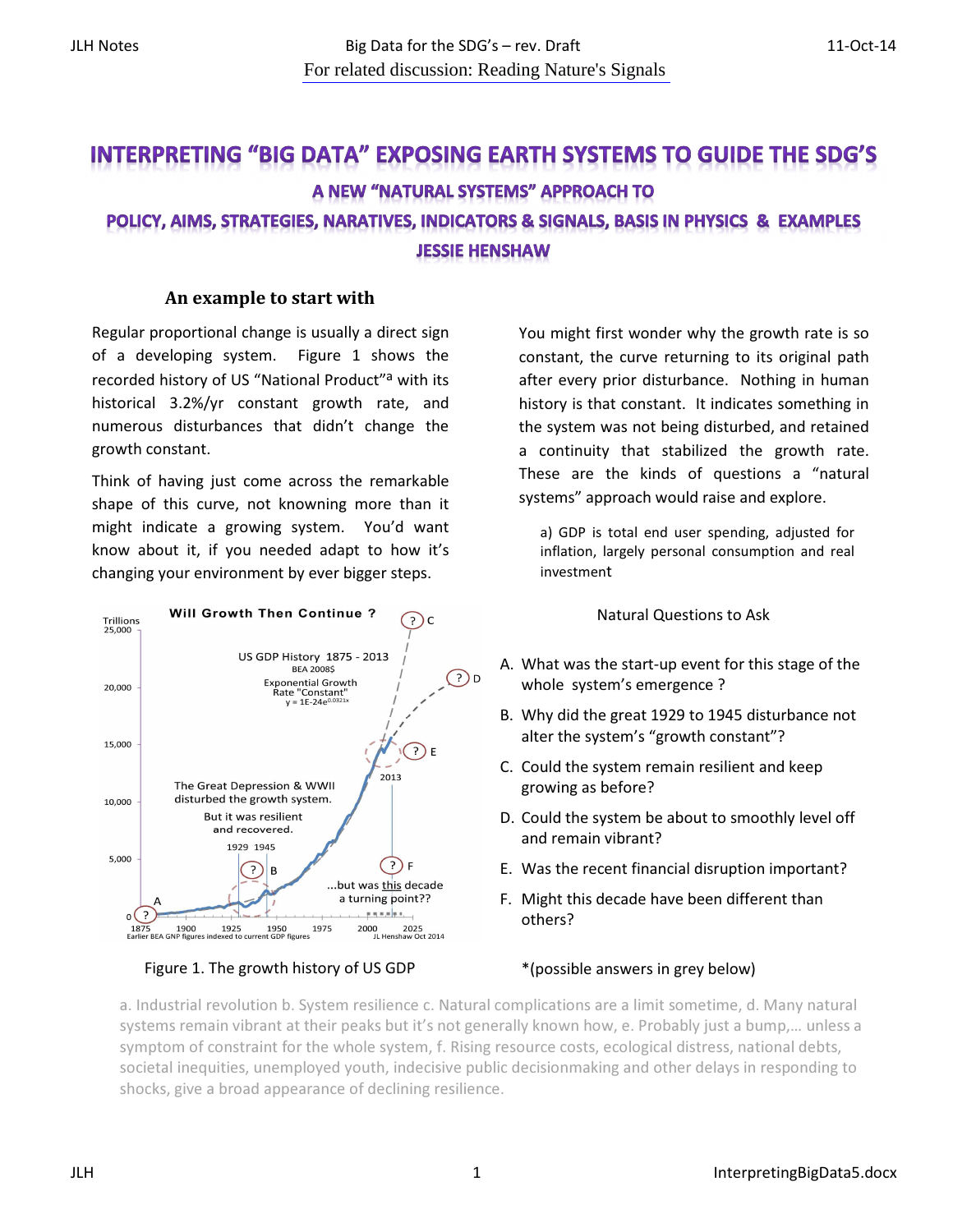## I. MEASURES REFLECTING THE WELL BEING OF WHOLE SYSTEMS

## A New Approach

The term "big data" is generally understood as referring to the collecting of private information about people to help big business control their consumer decision making. It can also change the world much more positively and dramatically, letting us record observations of the flows of economic, environmental and cultural change to get sufficiently rich images to let us recognize those flows as made of many separate innovation events. That realization itself quickly leads to a far better understanding of the constantly changing organization of our world.

Just closely observing nature's way of building well organized systems of separate parts would give people a much clearer idea of what changes in new and old features of our world we're talking about. Ways of watching them emerge exposes nature's way of creating and changing separate systems of independent parts that work smoothly as one, her "big data of life" approach you might call it. Just seeing those transformations as "eventful", right from the start, offers enough new recognition of how active of system change occurs to start thinking of a "biomimicry" approach to fostering or adapting to it.

Grounding the new method of observation on a form of digital narrative of natural events is what anchors the data images to the natural subjects of our world. By design it exposes the continuities and eventfulness of the emerging culture changes that are continually reorganizing our world. It's then also offers a way of reattaching our mental and natural worlds, an age old problem that our digital lives all seem to agree have made worse. Creating better information images of the eventfully changing natural organization of our world gives our words more real things to refer to, to replace purely invented images, categories as subjects.

Computer algorithms can be written, for example, to recognize potentially disruptive emerging change, locate its environment. That would give people very concretely defined subjects to discuss. That would be long before the later disruptions might have occurred, and with no real historical record either, uninformed stories are what we see in the news, both too late for active responses to be effective and to uninformed to learn from either.

It would pick up how sometimes it's our most celebrated solutions that keep us from looking at the disruptions they'll create. Having the data and learning to read the dynamics of how innovation changes the world it occurs in would possibly alert people to how radical efficiencies like industrial farming or ocean harvesting can triggering mass migrations of formerly sustainable communities. That would give people the chance to see those innovations as "tests" to respond to, things happening seen soon enough to creatively respond to.

Also very promising is how it could be a major new asset for public and marketplace decision making. By exposing how the parts of systems that work as a whole share responsibility for the whole system's costs, consumers, producers, investors, researchers and regulators would have far better information on the consequences of their common interests affected by their individual choices. With all groups of decision makers having significantly better information on what they are deciding, about both "how the world works" and the long term profitability of their choices, it would improve their choices. Individuals, society and financial interests would all benefit at once.

That would harnessing the "power of the markets" for true sustainable development, rather than the opposite as we've increasingly seen for many decades now. What it takes is learning to see the many kinds of eventfully changing cultures of both human society and nature as the real engines of creativity we live in and with, take advantage of, have responsibility for, and not keep thinking of nature as some "black box".

Having the data to let us see some of the organization of what's "inside" the cells of organization that cultures work with to operate exposes enough of the brilliance of their natural organization is what drives them for us to gain new respect and make much better choices. The two keys are:

- Recognizing cultures as whole organized systems of separate parts, of their own internal design
- Learning to read how they behave as whole systems, engaging with the world around them differently according to the stages of their natural life cycles.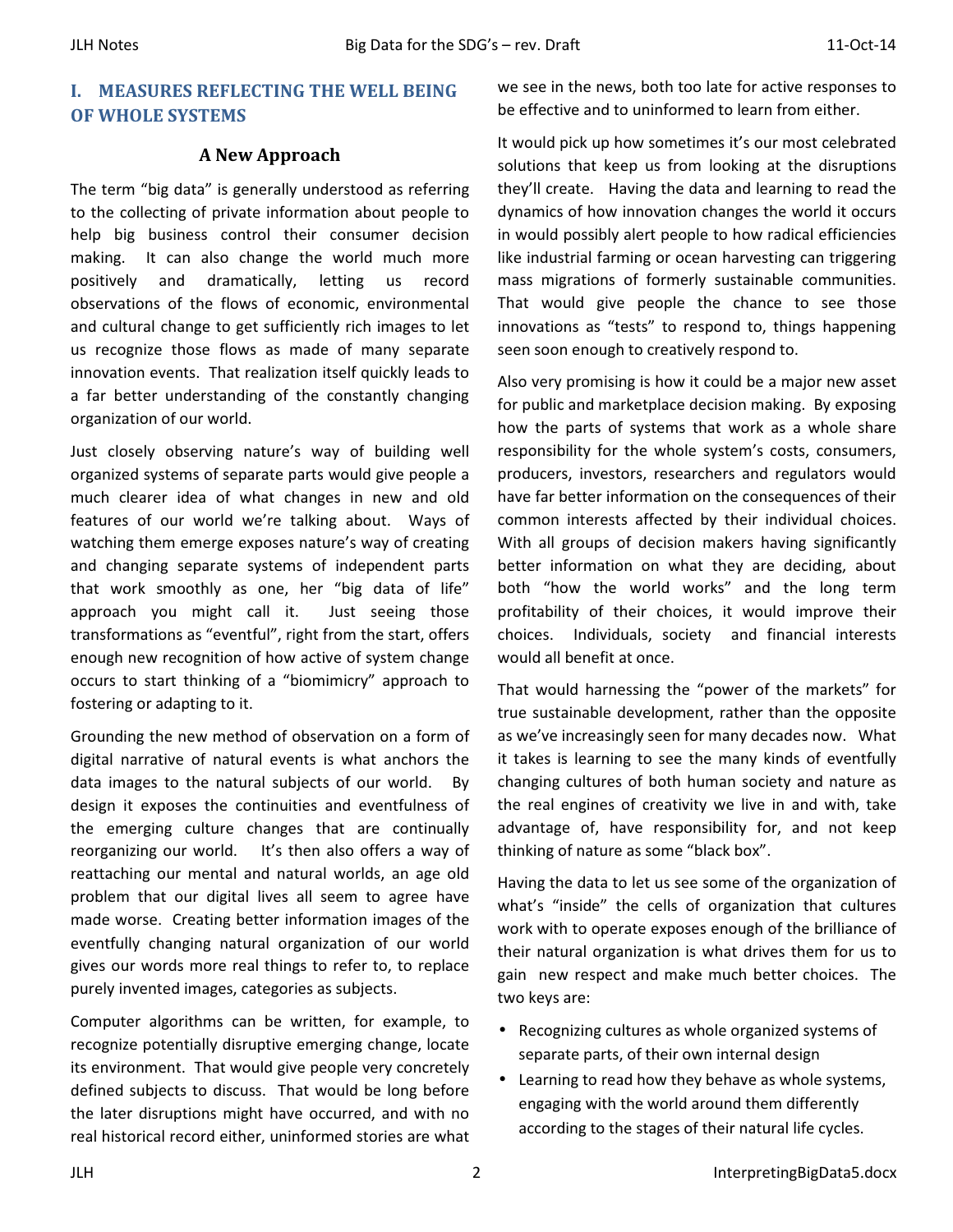What you discover is that the vast collections of data we already have, not collected for this purpose, contain lots of direct evidence of the cascades of innovation that that occurr within new and changing cultures. Existing data, not yet organized to display it, also contains lots of related contextual information on qualitative and quantitative aspects of these emerging chain reactions that drive and animate our active world… What we already have collected is enough for us to finally see what the phrase "everything's connected" really means. It means the organization responsible for the active change in the world around us is found inside its cells of innovative cultures.

Of course… this is suggesting somewhat new uses of some familiar words, for referring to their subjects as natural features of the working systems of nature. For example, it means using the word "culture" to refer to an actual working organizations, as indentifiable units of working design and "natural capital". So you could use "culture" to refer to the working organization of relationships that constitute a "business culture". The societal human cultures can then be referred to both as widely shared styles, traditions and languages, as well as the repositories for the whole community's inherited wisdoms for how to live and how to interpret the world around us. The general name of the approach is "Natural Systems Design Science", "Organizational Stage Models" (ref)  $1$ or whatever seems descriptive at the time.

The approach grew out of my needs as both a physicist and a designer… when in field studies on the animated behaviors of natural energy systems… there was a need to somehow a) have words for the units of physical organization and developmental stages found in natural system designs and b) my gradually realizing that natural language already does that, giving us all sorts of familiar words that refer to the things of nature we find useful to talk about. I just found a need to use them also to refer to the organizations of parts the words seem to already refer to, but people have not examined closely yet to see how they work.

## II. USE OF "BIG DATA"

#### Aims

We've not previously had a way to visualize the world landscape of emerging and changing economic, ecological and social cultures. That's the aim, to use new methods of pattern recognition to turn the world's available data into a kind of map of the organized systems of the planet, that each individually develop and form their own internal designs and interactions with each other.

Data streams that are "coupled" and evidently grow together are likely to be of different features of the same thing, for example. The use of neutral data, not recorded for this purpose but just used for discovering behavior changes is a big advantage, as it both assures the objectivity of the data and reduced the cost. That allows the investment to go into the understanding of what the data indicates is happening.

If markets are becoming unresponsive to restoring stable supplies after normal random economic shocks, it's important for people to start asking why before much worse things happen. An example of that occurred over the past 12 years as the broad spectrum of food and fuel resource prices became unstable and rose to be prohibitive for large communities. You can find lots of research papers, but the problem is quite evident in the record of market prices, and still not being responded to effectively it seems<sup>2</sup>.

Every kind of data stream will display some of the behavioral changes in a culture that come from its changing internal an external relationships. The benefit of having a way of recognizing behavioral changes in all kinds of data is of course the ability to then look for them, but of course, comes with the cost of looking for them too. So the aim would also be to give the tools for recognizing cultural organization change to the people in the cultures who would know what they mean.

It would give markets better questions and information about how their own worlds are changing, as well as the world's around them, perhaps to alert others to problems ahead in time to do something about them. Developing communities would perhaps be better able

<sup>-</sup>1 http://synapse9.com/NST-defnote.htm

JLH 3 InterpretingBigData5.docx - $2$  Recent world resource price explosion, see Section IV.1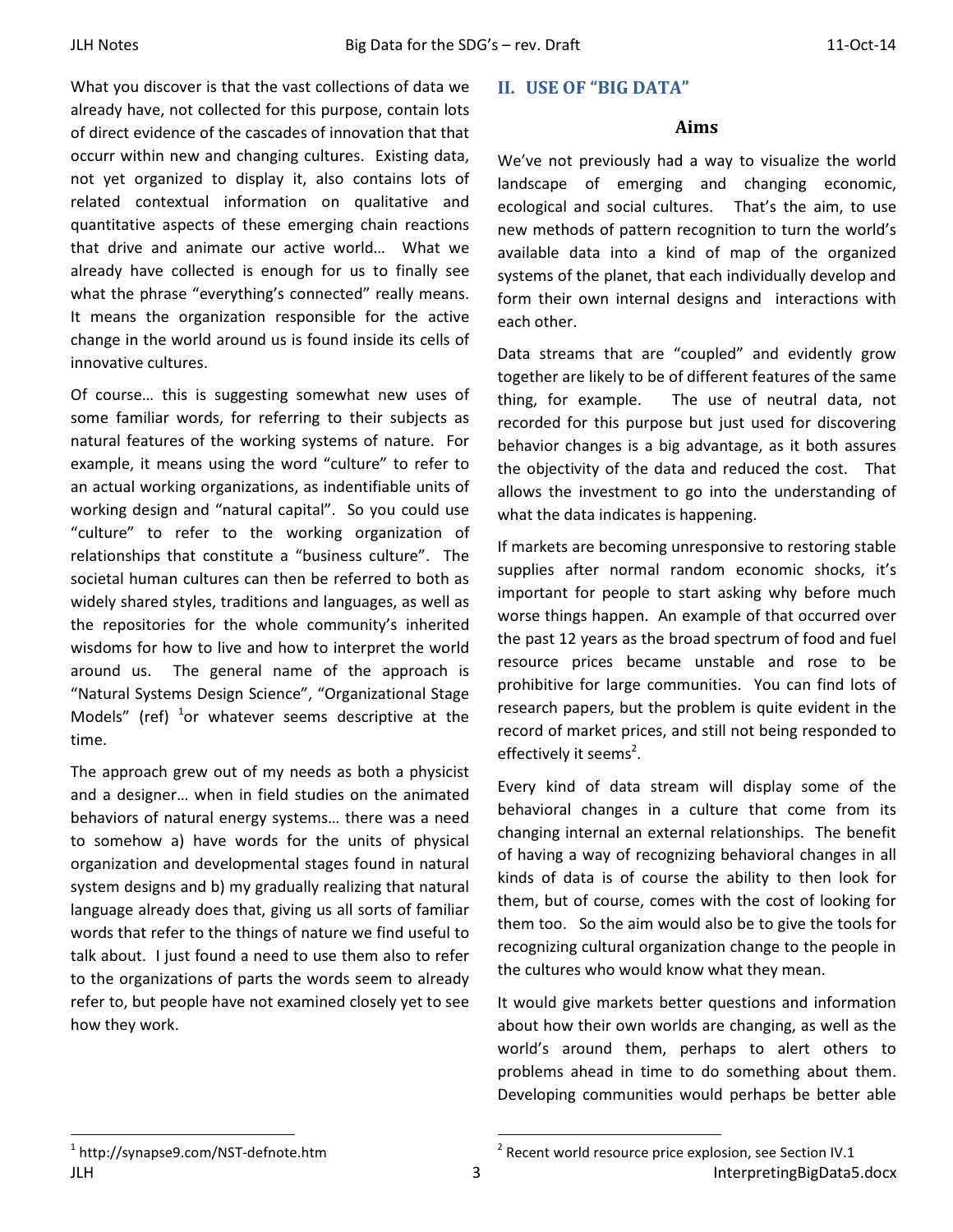to understand how their development depends on other communities, or is leaving some stranded, also in the interests to finding ways to successfully work together, rather than just take advantage of other less competitive populations, industries or businesses.

In either case, having some people in every culture able to interpret what is happening to and around it would give everyone an ability to see both the opportunities and the hazards from multiple points of view, and so helping to break decision makers out of their natural silo thinking. Having broader and less biased views of what actually is and may be about to happen, in a shifting social, economic and ecological environment, would also give much better guidance on what might be culturally accepted or objected to.

On the other side is the need to find culturally acceptable ways of responding to climate change, along with the numerous other swelling ecological and economic challenges demanding quite significant culture change for people around the earth. It clearly requires finding solutions that the vast majority of cultures can buy into, clearly addressing our common interests in a way that rises above our divisive interests. That naturally calls for developing a global point of view in which everyone can recognize themselves as having a stake worth cooperating to achieve. It's not certain that people who recognize each other's common problems will be able to all put together their part to their in responding as a whole. It's seems only certain that we won't be able to otherwise, the issues are too vast and contentious, for one thing, and sufficiently unprecedented no point of view seems possible to treat as authoritative. We need collaborative solutions that are profitable for the whole put above competitive solutions that disadvantage the whole, and design the information systems for helping people make well informed choices accordingly.

## Data Strategies

The core systems science discussed in Section III. rests on a curiously unexploited consistency in nature and our information about the systems of nature. It's that naturally occurring systems have natural boundaries defined by the extent of their own organization, like cells with their internal organization separated from their external connections. The mathematical shapes of those

boundaries may not always be easy to see, but are generally found to be "S" curves, like you'd see in a temperatures surrounding any person, making transition from outside to inside temperature near their skin.



Figure 2. A natural "S" curve and data markers of thresholds and directions of change

Fairly simple algorithms can be written for recognizing these periods of regular proportional change with opposite curvature, and their beginning and ending points. The same kinds of recognizable features are found at the beginning and end naturally occurring systems of organization in time. What then confirms the identification of a boundary is whether it is found to originate from organizational transitions over time or in space. For data interpretation the difference is that of beginning with identifying naturally occurring organization, rather than beginning with correlations of data points on which to base artificial models of organization. The object would not be to replace one approach with the other, but to use each approach to augment the other.

One source of completely neutral global data this approach could be used with is the high resolution NASA satellite data, used for identifying the boundaries of emerging systemic social, economic and ecological change. Perhaps as or more important that the boundaries of the visible features to identify moving, is the boundaries of a similar map of the derivative rates of change, localizing where rates of change are accelerating. These analytical methods have not been widely applied as yet, but advanced methods for recognizing these features through the noise present are published pattern recognition methods or have been studied and successfully applied in practice.<sup>3</sup>

<u>.</u>

<sup>&</sup>lt;sup>3</sup> Henshaw 1999 **Features of derivative continuity in** shape, International Journal of Pattern Recognition and Artificial Intelligence V13 No 8 1999 1181-1199 [applications page http://synapse9.com/drstats.htm ]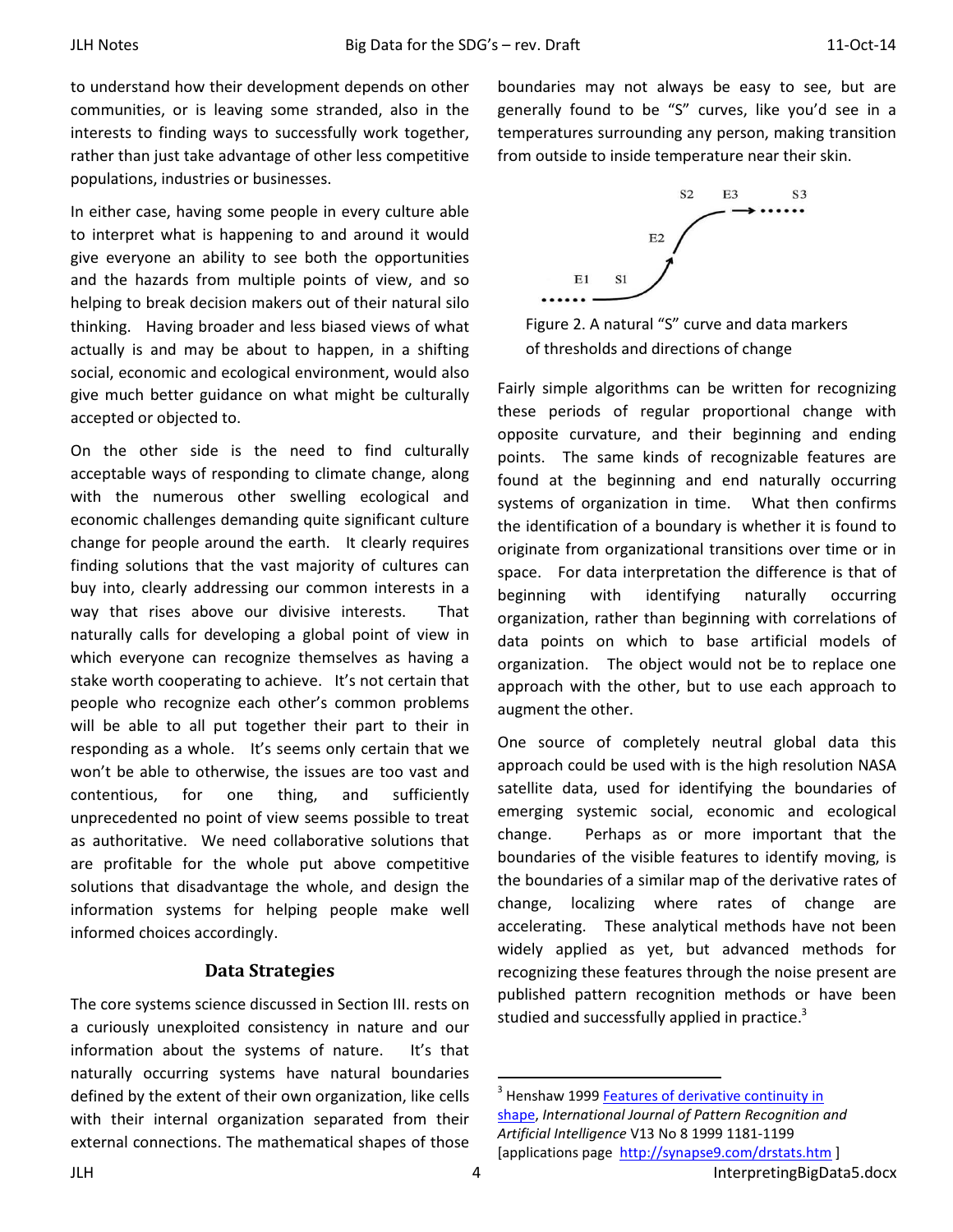This same approach can be applied to consumer, industrial and business market data, to visualize the culture changes in the cultures that most directly steer the world economy, mapping market behaviors and trade relationships, using published data. It would be a potentially powerful new analysis tool for any source of neutrally collected global data of many kinds.

For example it would allow trade data converted to ecological footprint measurements  $(EF)^4$  to be used for displaying the changing organization world ecological footprints, and the trade relationships associated with them. With a UN sponsored software and publication effort those relationships could be displayed for anyone on earth to look at to understand what is happening, without compromising proprietary methods, data or privacy, while also increasing demand for the services of scientists able to analyze it for business other institutional interests.

The same general approach could be applied to mapping changes in language use, the emergence of what amount to new languages or word uses, to put in context how global or local these cultural shifts are. It's a common misconception, for example, that everyone's language and directions of current conversation that go with them, are universal just because throughout any one community everyone speaks the same way. This tendency of people to form "silos" of thinking, experienced as the center of the universe as far as they're concerned, is one of the most persistent of difficulties in developing productive partnerships cross cultural boundaries. Just exposing that natural structure would help to show how incomplete their "universe" really is, as a step toward recognizing the real needs of the earth.

## NATURE'S OWN NARRATIVES

Narratives of emerging system development are found using a new technique of searching records of change over time to recognize natural patterns of organizational change, indicating how social, economic and ecological systems are changing the way they work. With time and experience people will easily recognize how meaningful the patterns of nature's language for change are, and realize how much what's happening around us we've been overlooking.

"Narratives" can serve a great many purposes, as the way people best understand complex subjects, and the way nature builds complex organizations. With experience, studying the indicators and signals of organizational change, we can bring the two together. People do also use narratives for the world around them to create "improved" stories of reality, making their own worlds of excuses for personal reasons or to make the agreements of social and professional relationships. Natural system narratives are designed for much the opposite reason. They're for opening up our stories with meaningful questions about the world of organized relationships beyond out control.

Consider the four dramatic examples of change in how our world works in Section IV. Each tells a great tale of events at the center of enduring complaints of people around the world have. They also depict events very largely undiscussed in public, as evidence of the systematically increasing great strains on the earth and our societies, caused by how our world works. So you'll likely look at them and not see how they would fit into any conversation on the pressing issues of our day.

Normal discussion overlooks our roles in such truly momentous events partly because they represent such large scale organizational changes, on a time scale either too quick or too slow to comprehend, either too global or too local. They're things that happened largely by themselves, so also naturally hard to respond to. Though "of our doing" somehow, they were not actually intended, occurring without our knowing. How they're shown here is as dramatic natural events, caused by nature's own hand, seen from something like her own point of view. They're various complex versions of an "S" curve, depicting explosions of organizational development and the presence or absence of their resolution.

Displaying the mathematical properties of emerging natural organization is how these momentous events were discovered. They were not found by someone looking for them. They are "found events" then, discovered just by looking at large data sets recorded for other purposes for stories of change displaying surprising evidence of how our world worked. They're examples

-

 $<sup>4</sup>$  M Wackernagel, W Rees, 1998, Our ecological footprint:</sup> reducing human impact on the earth. book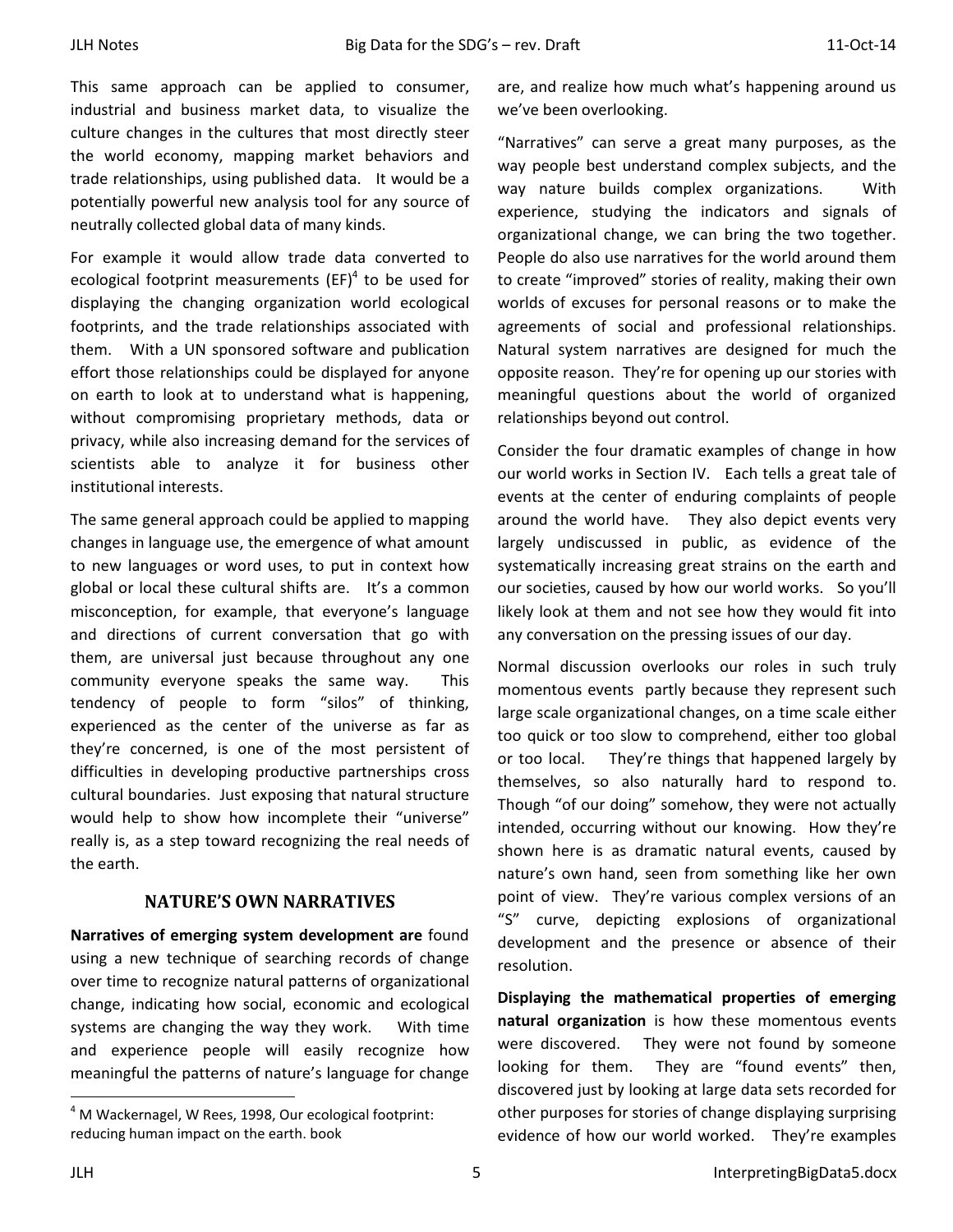of great "eruptions" of developing systems, the formation their "natural capital" as the organization making these environmental systems work, some cycling into something else, and some not.

Each graph is a "window" carefully adjusted to the scale of the event, so momentous events can be depicted as a whole story. You might never see them depicted except for that. It's made possible by the somewhat magical feature of "S" curves that allows them to be adjusted to fit any scale to present their whole history of complex developments as a single whole event, a whole story and complete narrative of natural change in one view.

#### Indicators, Signals

This use of "big data" to help guide the SDG's would work by uncovering unplanned natural organization in the world we need to work with, and can if people combine their talents in the common interest. As people learn to recognize the natural materials they have to work with it will become a robust tool for validating or discarding our plans for equitable and sustainable development.

For example, economies will be found to not actually follow national boundaries, for example, but have money and product flows networks that don't respect any boundaries, that include and exclude various parts of various countries, linking the diverse inputs needed for high productivity. That may not produce equitable development, though. The resource rich may foster swelling populations of unemployed youth, and communities that are production rich find themselves as magnets for waves of migration, from formerly sustainable communities that could not keep up with the competition.

JLH 6 InterpretingBigData5.docx The ability of natural systems to respond to disturbance for their own wellbeing as a whole, is called "resilience", whether they're biological, societal, economic or ecological. It makes that ability to respond to change a common indicator of wellbeing for any and all cultures, and for declines in resilience a signal to change themselves. More responsive cultures respond to limits to their resilience by innovating, like people do when they face a need for a career change, or businesses needing a new business model. People or societies may also respond more like plants, just stiffening their defenses by thickening their skins and shedding leaves in

a drought, retrenching and retreating to a more defensible.

Resilience comes from the parts efficiently using their surplus resources for the good of the whole, something like a universal internal insurance policy any natural culture takes out for itself. As resilience is a kind of responsiveness to disturbance, it might be generally measured as an increase or decrease in the responsiveness, of the system or its parts, or a misdistribution of responsiveness such as growing inequity among parts in their ability to respond to disturbance. How quickly resource prices recover after temporary shortages, for example, measure the resilience of resources. How quickly job markets recover after a an economic disruption measure the resilience of an economy, at whatever level of development it is. For each as well, progressive or lingering decline in resilience is an signal for a culture change to adopt new strategies .

It's common knowledge, or should be, that resilience has been on the decline for many parts of the world's cultural and economic systems, and for the natural ecologies too, both globally and locally and seemingly to be progressively for many years. Drawing maps of that decline and rates of progression, would provide animated views of what's happening. That would help decision makers of all kinds understand there is a problem and the risks of different kinds if alternate strategies are not found.

Sharply increasing economic inequities in resilience, both between various cultures and within them, are also well known to be occurring, though not understood as threats to the organization of the economic and social cultures involved. Saying "well it hasn't killed us yet" is not really a meaningful response. The seemingly historic decline in the ability of governments to respond to crises, despite the enormous sophistication in recovering from all manner of disturbances is, well, disturbing, as one of the visible examples. Measurements of how it is progressing over time:

- a) accelerating and so quite threatening
- b) converging and so maybe manageable or
- c) episodic and needing close attention,

…would begin to tell us where it is an emerging threat to world society and where not, and frame the search for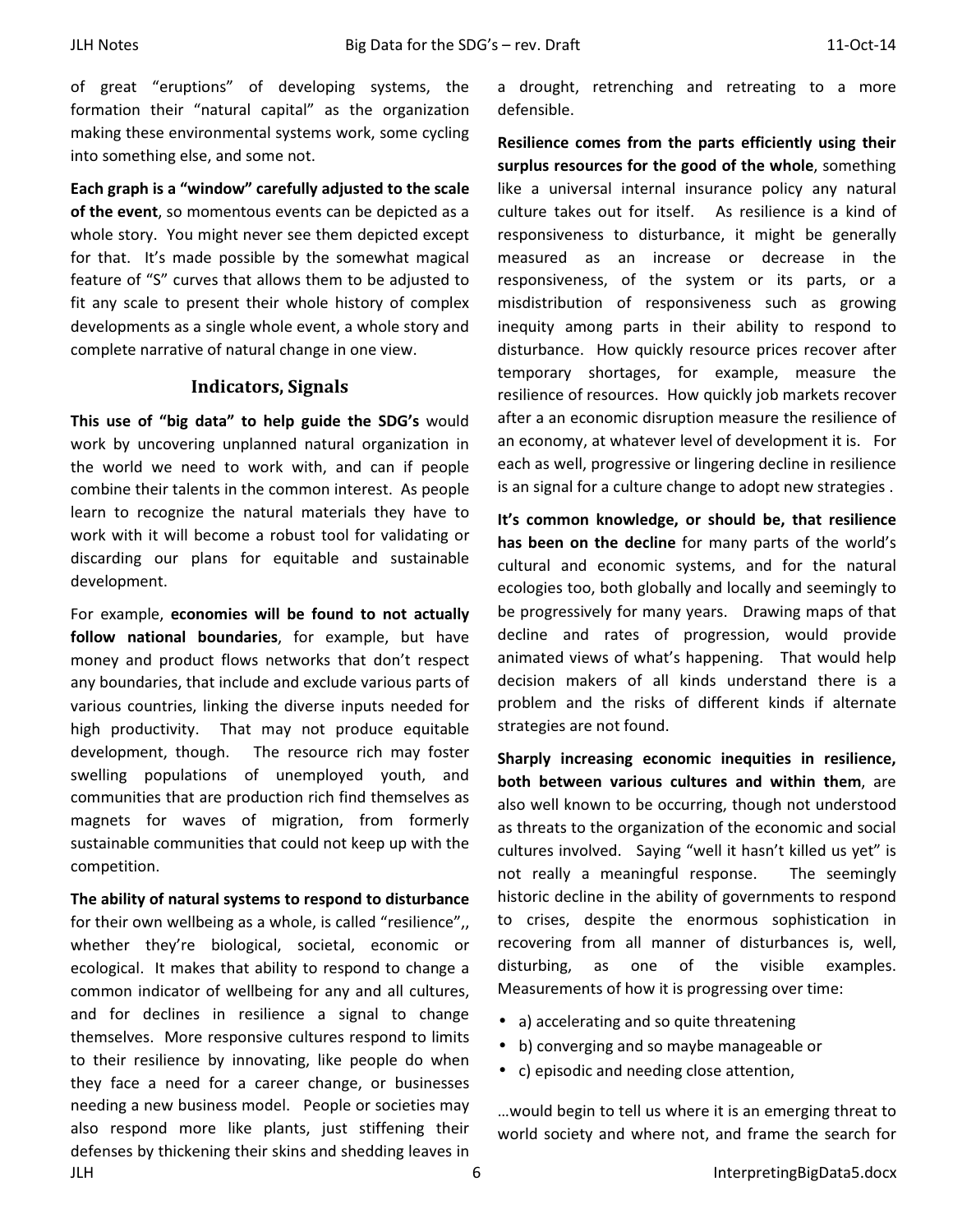alternate strategies. With no map, though, there's no guidance, as just having complaints doesn't tell you where the problem is.

Systemic coupling of this kind, like between societal ineffectiveness in responding the perhaps dangerous rise in inequities, is one of the kinds of indicators computer algorithms could be programmed to search for. It would largely remove subjectivity from monitoring "what regularly connects to what" in the changing of our cultures.

The most classic case of overlooked coupling is the quite clear historic coupling of GDP to energy use and efficiency improvement, reported by Jevons in 1865. It is also readily seen in current economic data<sup>5</sup>. It can now be better understood as also indicating that the global economy actually does work as a whole, just as theory says it should, but that people just never talk about. It takes looking at it from all sides to be sure, but also makes it quite necessary to assume that any share of GDP is responsible for causing matching shares of all impacts caused by delivering GDP, at least till shown otherwise $6$ .

Systemic couplings expose how systems are organized, but that's not the same thing as "cause and effect". They just show one feature of how a whole system is working. Learning to associate those strong indicators with contextual indicators found to be associated with them is what will eventually convey their general meaning. That will take both accumulating the families of indicators and getting accustomed to interpreting them. In this case, coupling taking as evidence that:

#### shares of  $\frac{2}{5}$ 's = shares of responsibility

… means we have a potential scientific method for displaying the accountability of economic demands for the economic impacts they create. Considered as a cost of our profits it is information that could be presented as an ESG balance sheet, as valuable information for wealth generators, the people, businesses, investors, and regulators of the economy<sup>7</sup>.

 $<sup>5</sup>$  Section IV.4 shows the current indexed IEA data</sup>

-

 $<sup>6</sup>$  Henshaw et. all. 2011, Systems Energy Assessment...</sup> Sustainability, 3(10), 1908-1943 [http://synapse9.com/SEA] <sup>7</sup> Henshaw, 2014, A World SDG. For UN OWG 8 & UN NGO major group [http://synapse9.com/signals/?s=world+sdg ]

These most meaningful indicators of wellbeing generally can't be pre-defined, but are found by searching for them. It's really valuable to use indicators that reflect the real organization of the actual system you are measuring. Often what one is often looking for has gone on for a long time, but was previously undefined and unrecognized. Sometimes the search turns up truly emergent behaviors, and implicate the system's creatively evolving and/or learning parts. Both of those call for unbiased pattern recognition in neutral data sources, that displaying organization in the environment where people wouldn't generally think of looking for it.

The most important indicator and signal to recognize is "regular divergent change", indicating the start of an "S" curve, and the start of something new happening. It suggests the presence of a regular feedback system developing on an exponential growth trend, as ALL systems of organization seem to begin. For the environment it's in it is also a quite direct indication of "invasive" or "destabilizing" organization developing, of course to be confirmed by identifying the organization doing it.

The second important indicator and signal to look for is, "regular convergent change", the second half of the "S" curve, when the system will begin to display the reverse of the progression it started with. That is the normal progression for growing systems differing mainly with whether they anticipate and adapt to the necessary change in behavior or not. Living cultures and organisms nearly always using their growth to define their identity and increase their power in the environment, but then switch to securing their niche and roles in their environment, like everyone does in developing a career.

For natural systems that are guided by having actively learning parts, such as ecologies, societies and human cultures, the way to tell what they are doing is by looking what they are learning. How to anticipate what they are going to learn you look instead for what experiences they are going to learn from. That ability to learn is the only thing that determines whether they will end their growth phase by "getting the signal" to adapt to the limits of their internal and external environment creatively or destructively.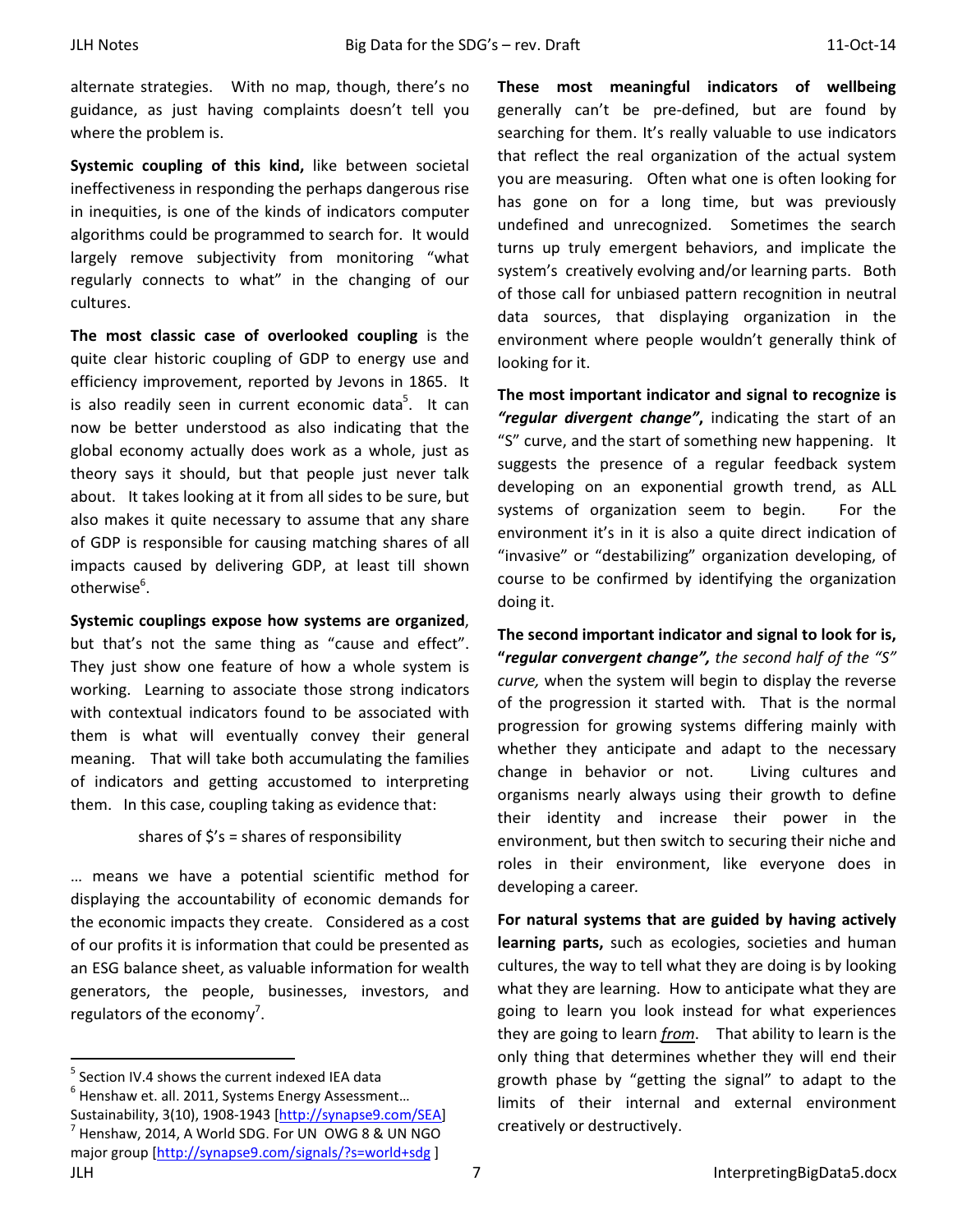Learning cultures may not respond if unable to notice the internal strains and external resistance that signal limits to growth. They then fail to stop using their reserves to continue trying to expand their control and consumption of their host environments while draining their own resilience and exhausting themselves doing so. Other cultures will respond to early signals of their decreasing ability to be responsive, their own internal loss of resilience, and switch to a strategy of preserving their resilience rather than expanding their control of their environment.

It's the finding of emerging continuities of changing organization, the "S" curves discovered in data collected for other reasons, that seem best able to ground other indicators to help us respond to change in how our world works. At a later point I'll add an appendix of further notes on interpreting and confirming signs of organization change.

- It's quite important for example to not give misleading names to categories of data, indicators or signals for response.
- One has to think about Type I, II errors of false positive or negative conclusions about what the continuities in the data show.
- Harder to find mistakes may often come from Type III, IV and V errors, of "asking the wrong question", "searching the wrong boundary of the subject of study", "not collecting diverse enough contextual information".

## TYPES OF CONDITIONS TO LOOK FOR

All kinds of unexpected things turn up when you are looking for emerging change. Here are other examples.

- Unexplained rapid decay of crime cultures that resisted all interventions for decades
- Systematic over-response intended to correct balances, otherwise known as "fishtailing"
- Growing demand unresponsive to supply
- Businesses impact reporting omitting the impacts of the services they use, not included in the measure definitions, so they can have growing impacts and declining indicators.
- Changing use of words for problem solving: use of "complex" long following the complexity of the

economy, until "information overload" rose in ~1970, and both now in rapid decline8.

• The US figures for GDP and Median incomes appear to have moved together for many years, and then started moving apart also ~1970

## III. THE UNDERLYING THEORY OF PHYSICS

## Continuity of Organizational Stages

Why this approach to recognizing the organization of natural systems works is because it uses a new interpretation of physics. Using it to help in finding good questions rather than for determine answers.

An "S" curve is the most ubiquitous shape in the nature, found in all transitions it seems. "Logistic Curves", the equations that best fit the shapes of natural "S" curves have close to no predictive or descriptive value for systems that require organization to produce them. The curves have no relation to the complex coordinations of separate parts within the systems that the curves represent the development of. The curves also display those natural systems as preexisting throughout all time, rather than as processes developing during their periods of development.

Transitions in nature generally don't really take place by deterministic processes, but developmental processes, that are each individually different. How physics responded to that problem was to study the phenomena for which equations seemed to work, the phenomena equations would successfully predict.

I eventually recognized that if the equation couldn't apply throughout all time, the beginning and end of periods when the system didn't follow the equations had to be periods of organizational transition. My first real progress with it, as a physics problem, came from trying to conform the shapes of "S" curves with the natural processes I was studying. So finding no way to do it, I first just mentally snipping off the parts that didn't work, their infinite tails out into the future and past. That is just how "S" curves were being represented as in Fig 1, ignoring the obviously irrelevant parts, but failing to ask "what happens" to begin and end the continuity of the

.<br>-

<sup>&</sup>lt;sup>8</sup> Google Ngrams -

https://books.google.com/ngrams/graph?content=complex&year\_start=1900 https://books.google.com/ngrams/graph?content=information+overload&yea  $r<sub>start=1900</sub>$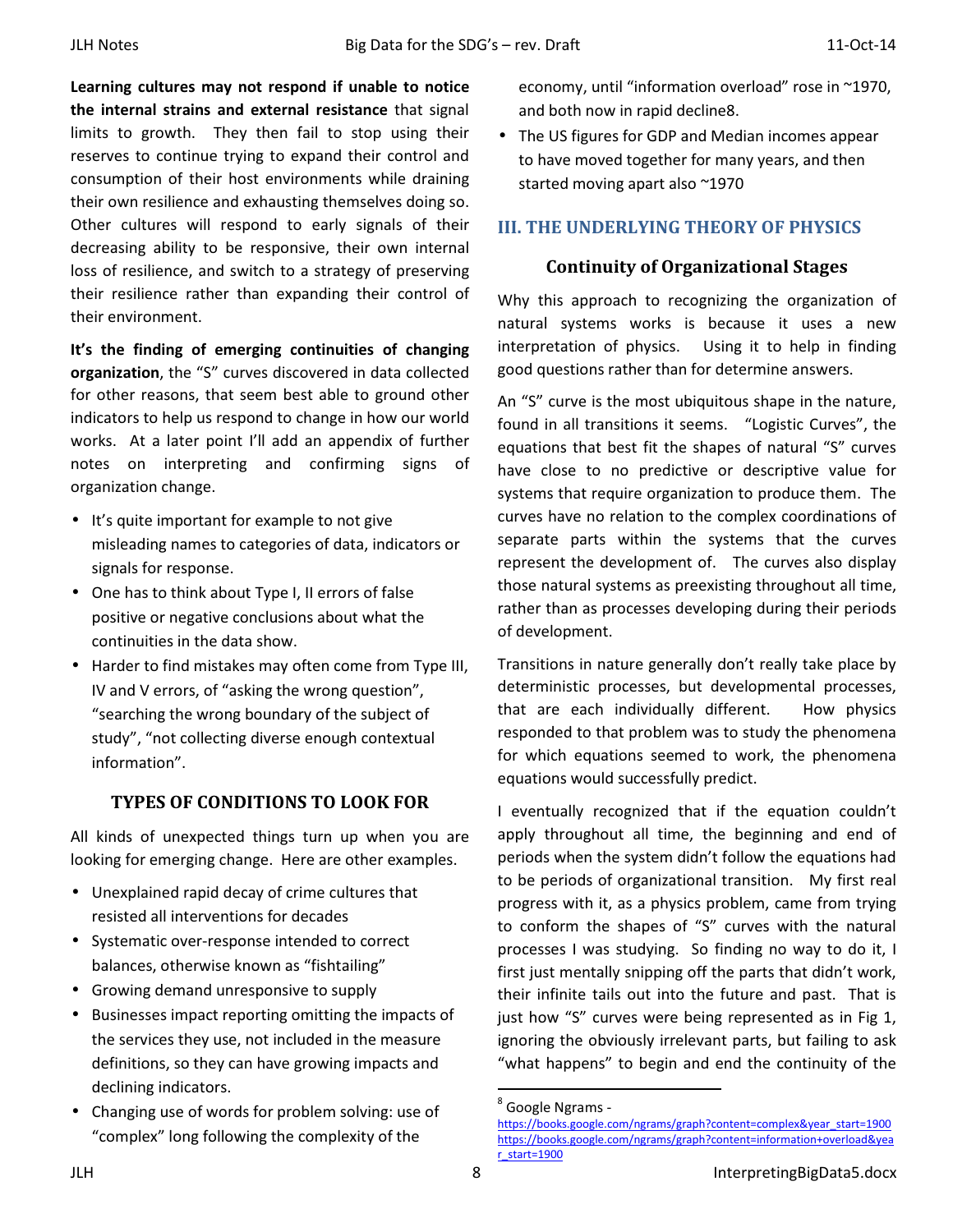system being portrayed. I just marked where I cut off parts of the curve with question marks, and found that really worked to point to the answer!



1. Might fit the data but is unchanged throughout all time past present and future.

- 2. Is defined independent of the environment the system is developing from.
- 3. Represents the limts of the future as being part of the equation from the beginning.

Figure 3. Logistic Curve Equations

I happened to develop a curiosity about things that appeared to have deterministic behavior sometimes, but never seemed to at their beginnings or ends.

For the rapidly developing systems I studied, having marked the where the behavior seemed to become undefined with ? marks, got me to look for \*other systems\* that might first explain the initial start-up of the development process. So I just watched closely to let nature teach me what mysterious events were occurring there, to "begin the beginning" of the organized process, and also to "end the ending". I now call those "Event 1" and "Event 3".

I similarly found the middle of the "S" curve had to be undefined, for it to reverse directions of curvature without some reason to. So I broke the curve in the middle, calling that point "Event 2" to mark the need to ask how the development process changed from the design it started with, to incorporate conditions it found as it developed. The finite periods of time of fairly predictable behavior, before, between and after those events, I now call: "Stage 0", "1", "2" and "3".

After a time I accumulated enough observations of the smaller scale "bursts" or "surges" of start-up systems usually discoverable at the start of larger scale development processes. I began to think of what rules of energy physics they'd have to follow. Several years later an idea popped up that without so much work seemed to be just the right question to ask. It was to ask what are the limits of energy conservation for finite events.



Natural System Transitions



| Precedents – A Environment of Potentials            |                                                                                                    |    |                                                                                          |
|-----------------------------------------------------|----------------------------------------------------------------------------------------------------|----|------------------------------------------------------------------------------------------|
|                                                     | Event 1: <b>Start-Up</b><br>4. The "venture capital"<br>and "germ" for building<br>on itself       | 7. | Stage 2: Maturation<br>Parts negotiating<br>lasting roles internal<br>and external       |
| 5.                                                  | Stage1: Emergence<br>Expanding on the Kick<br>Start taking every<br>opportunity found              | 8. | Event 3: Independence<br>Lasting commitment to<br>new sets of<br>relationships           |
|                                                     | Event 2: <b>Arrival</b><br>6. a shift from developing<br>without limit to choosing<br>an objective | 9. | Stage 3: <b>Engagement</b><br>Sustained peak of<br>vitality, eventually<br>wearing away. |
| <b>End Result - Legacy of Potentials for Others</b> |                                                                                                    |    |                                                                                          |
|                                                     |                                                                                                    |    |                                                                                          |



Organizational development stages for a tree

I just used the equations and established a pattern of derivatives of allowed rates of change and reintegrated it to produce the polynomial form of equation within which the natural phenomenon would have to develop, amounting to an "S" curve with transitions beyond the scale of observation, as my practical research method had led me to as well. Organized events beyond the information of "S" curves are both needed to satisfy the conservation of energy, and useful to look for.

These requirements for describing natural systems are directly implied by the conservation of energy. The equations that show why are in a General law of emergence and continuity in change.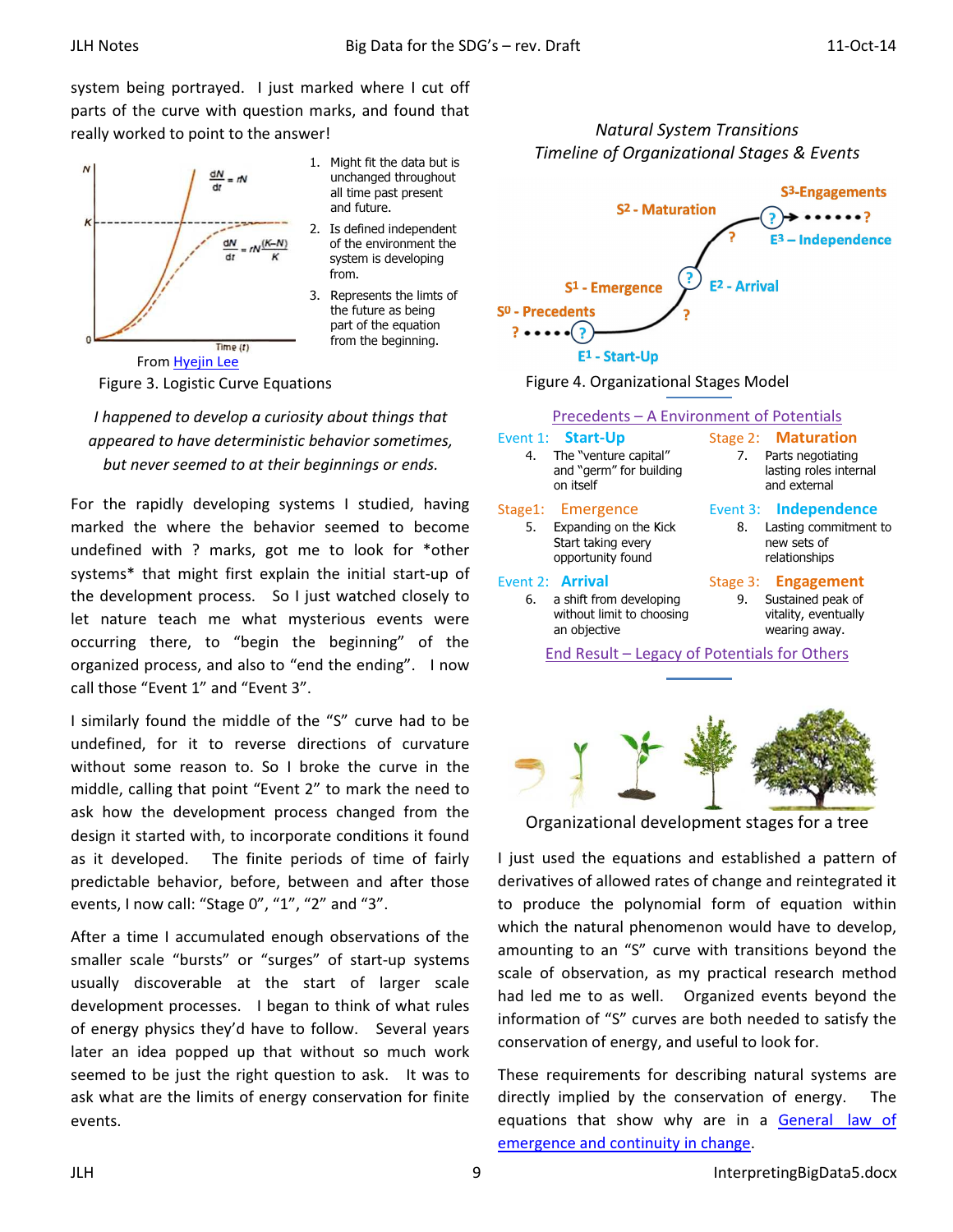## IV. EXAMPLES OF IDENTIFYING CRITICAL BEHAVIORAL CHANGES IN CULTURAL & ECONOMIC SYSTEMS

To understand the systemic behaviors depicted, think of them in terms of more personal experiences of life change, as suggested for each. Think of them as histories

## 1. Loss of resilience in recoverering from natural shocks.

Text intro – loss of resilience, inability of the system as a whole to relieve local strains, that then grows and grows.



2. Diverging relationships of system parts Text intro – growing inequities as a mode systemic

failure US GDP & Median Wages



Fuel prices escalating to the 2008 Collapse

of you more tumultuous relationships, those that totally changed your life, as that's what indicators of irreversible systemic change like these are all about. The particulars may be quite different, but these and many others are found in the transformations of all kinds of complex natural systems.

## 3. Uncontrolled Fishtailing in self-corrections Text intro The Averted Financial Collapse of 2007



## 4. Coupling constants between growth rates Text intro –



# Indexed World Growth, Energy, CO2 & Efficiency